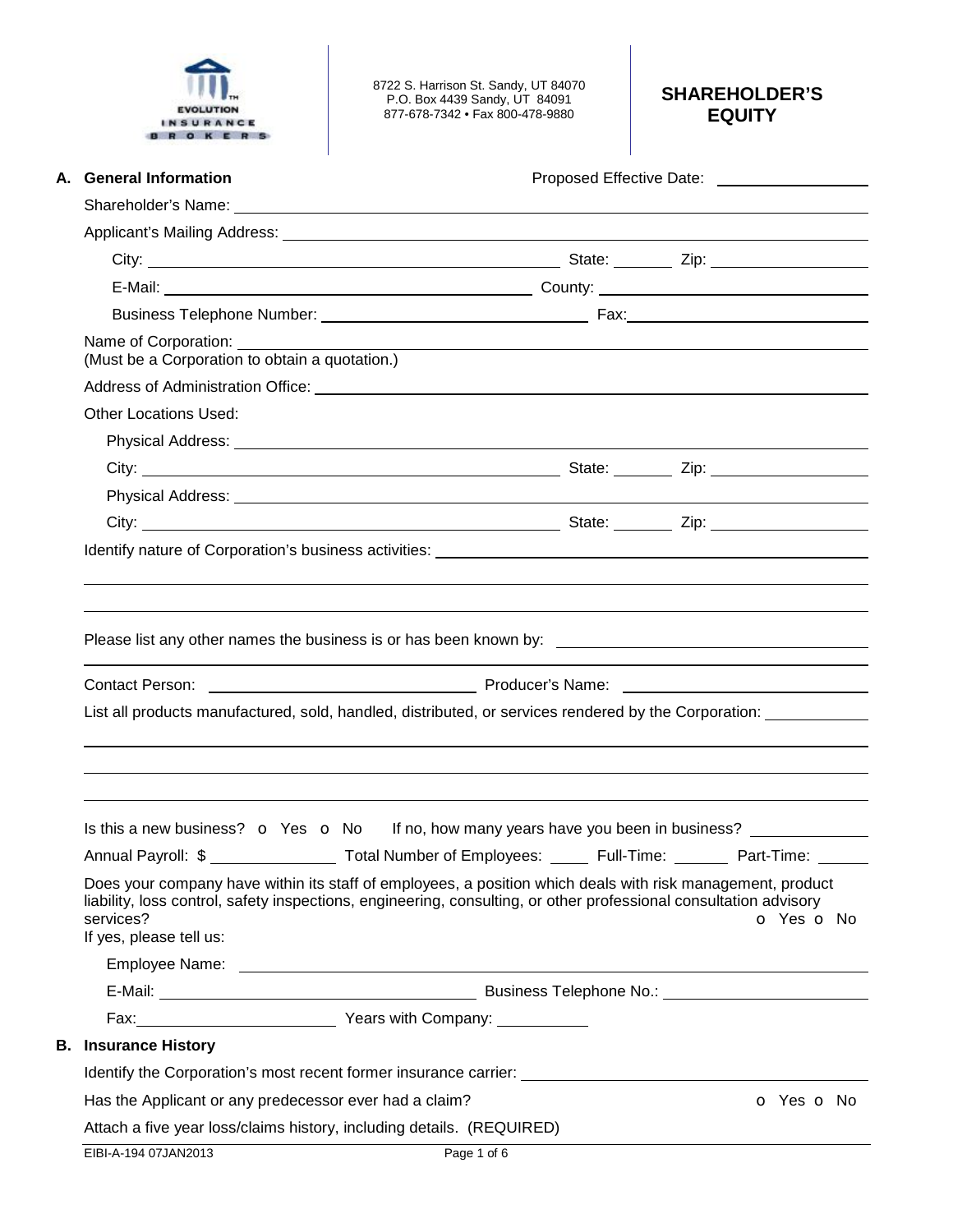Have you had any incident, event, occurrence, loss, or Wrongful Act which might give rise to a Claim covered by this Policy, prior to the inception of this Policy? **o** Yes **o** No If yes, please explain:

Has the Applicant, or anyone on the Applicant's behalf, attempted to place this risk in standard markets? o Yes o No

If the standard markets are declining placement, please explain why:

## **C. Business Activities**

 

1. Please list all principal shareholders:

| <b>Name</b> | % of Ownership | Included or Excluded in Coverage |
|-------------|----------------|----------------------------------|
|             |                |                                  |
|             |                |                                  |
|             |                |                                  |
|             |                |                                  |
|             |                |                                  |
|             |                |                                  |
|             |                |                                  |
|             |                |                                  |

- 2. Number of shares issued by the Corporation:
	- a. Authorized: Common Stock: Preferred Stock:
	- b. Issued: Common Stock: Preferred Stock:
	- c. Outstanding: Common Stock: Preferred Stock:
	- d. Treasury: Common Stock: \_\_\_\_\_\_\_\_\_\_\_\_\_\_\_\_\_\_\_\_\_\_\_ Preferred Stock: \_\_\_\_
- 3. Proportion of outstanding stock, held beneficially by directors or officers of the Corporation or members of their families:
- 4. Number of shares owned by the Applicant applying for coverage:
- 5. List any subsidiary corporations and shareholders, with percentage of ownership, if different from above:
- 6. What is the Current Net Worth of the business? (Attach a copy of the latest financial/annual statement, if available):
- 7. What is the Fair Market Value of the business? (Attach detail in support of the Fair Market Value stated):
- 8. Total amount of Shareholder Indemnity Insurance for which a quotation is requested: Please list the Fair Market Value for the shares you want covered:

| Limits | <b>Deductible Amount</b> |
|--------|--------------------------|
|        |                          |
|        |                          |
|        |                          |
|        |                          |
|        |                          |
|        |                          |
|        |                          |
|        |                          |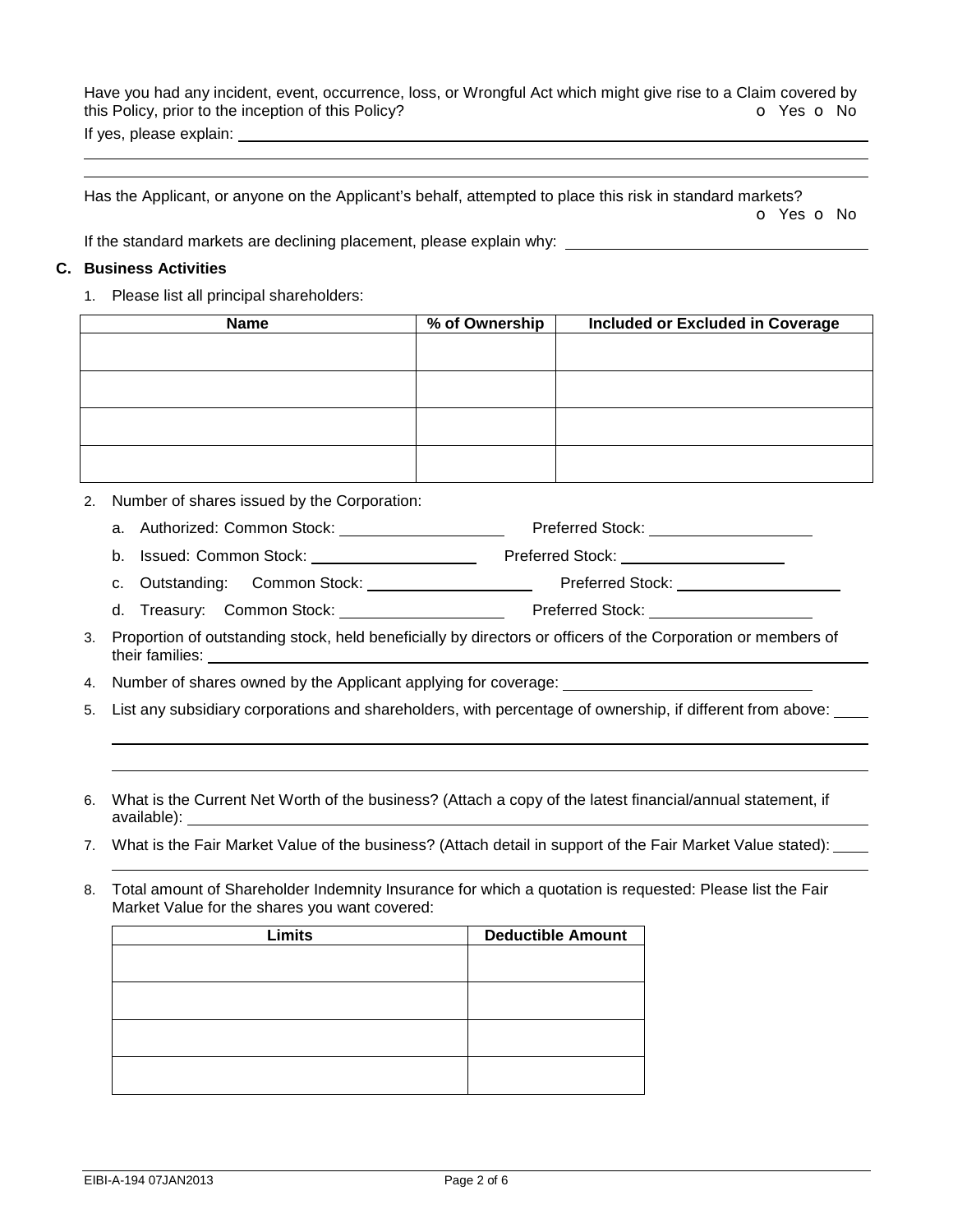|  |  |  |  | 9. List other insurance, limits of liability, and insurer in effect for the corporation: |
|--|--|--|--|------------------------------------------------------------------------------------------|
|--|--|--|--|------------------------------------------------------------------------------------------|

| <b>Primary Underlying Insurance</b>              |                   |               |               |        |                   |                                  |
|--------------------------------------------------|-------------------|---------------|---------------|--------|-------------------|----------------------------------|
| Type of Insurance                                | Insurance Company | Policy Number | Policy Period | Limits | Annual<br>Premium | # of<br>Losses<br>Past 60<br>mo. |
| <b>General Liability</b>                         |                   |               |               |        |                   |                                  |
| Products/Comp.<br>Ops.                           |                   |               |               |        |                   |                                  |
| Auto Liability                                   |                   |               |               |        |                   |                                  |
| <b>Employers Liability</b>                       |                   |               |               |        |                   |                                  |
| <b>Watercraft Liability</b>                      |                   |               |               |        |                   |                                  |
| Advertising<br>Liability                         |                   |               |               |        |                   |                                  |
| <b>Liquor Liability</b>                          |                   |               |               |        |                   |                                  |
| Errors or Umbrella<br>Liability                  |                   |               |               |        |                   |                                  |
| <b>Aircraft Liability</b><br>Passenger Liability |                   |               |               |        |                   |                                  |
| <b>Property Coverage</b>                         |                   |               |               |        |                   |                                  |
| Other:                                           |                   |               |               |        |                   |                                  |

NOTE: Overlying insurance listed on this application will be scheduled on the Policy and must be maintained throughout the Policy Period. The insurer must be notified of any changes to the above-referenced policies in order to ensure continued coverage.

|                | 10. Does any policy contain an exclusion or restriction of punitive damages?                             | o Yes o No               |  |
|----------------|----------------------------------------------------------------------------------------------------------|--------------------------|--|
|                | 11. Does any policy listed above contain any special extension or limitations of coverage or exclusions? | O Yes O No               |  |
|                |                                                                                                          |                          |  |
|                | 12. Are all entities in this application covered in the policies listed above?                           | <b>O</b> Yes <b>O</b> No |  |
|                |                                                                                                          |                          |  |
|                | 13. Does the Commercial General Liability policy provide:                                                |                          |  |
| a <sub>1</sub> | <b>Blanket Contractual</b><br><b>o</b> Broad <b>o</b> Intermediate <b>o</b> Limited                      | $O$ Yes $O$ No           |  |
| b.             | Liquor Law Liability                                                                                     | O Yes O No               |  |
| c.             | Personal Injury                                                                                          | o Yes o No               |  |
| d.             | Water Damage Liability                                                                                   | o Yes o No               |  |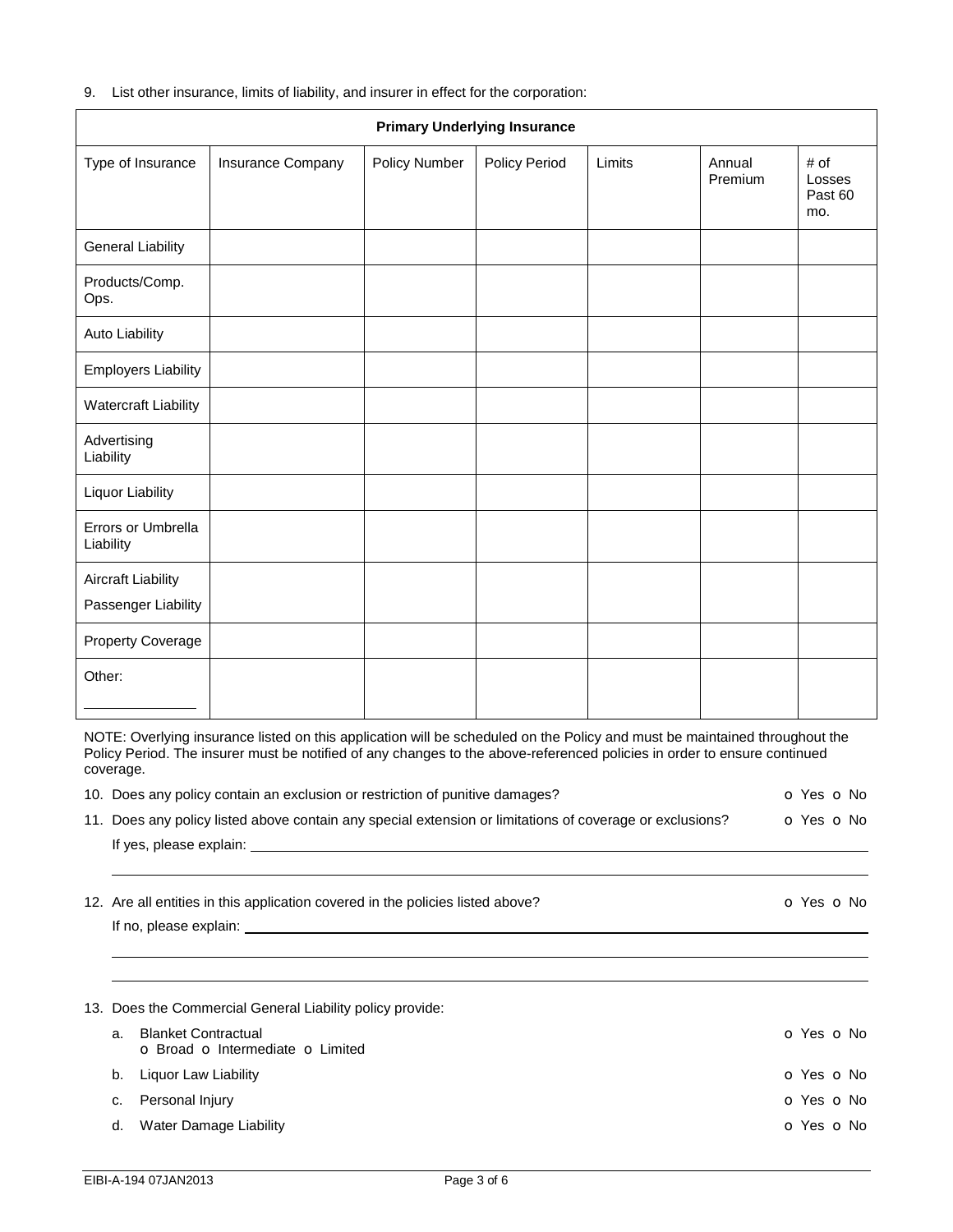|    | $\cdots$                                                                                                          |            |
|----|-------------------------------------------------------------------------------------------------------------------|------------|
|    | 15. Does any policy provide coverage for additional insureds?<br>If yes, identify each, including their interest: | o Yes o No |
|    | 14. Does any policy listed above contain a deductible or provide a reduced limit of liability for any exposures?  | o Yes o No |
|    | Other (specify):                                                                                                  | o Yes o No |
| k. | Non-owned Watercraft                                                                                              | O Yes O No |
|    | X, C, U Coverages                                                                                                 | o Yes o No |
|    | Employees as Insureds                                                                                             | O Yes O No |
| h. | Incidental Malpractice                                                                                            | o Yes o No |
| g. | <b>Broad Form Property Damage</b><br>o Including Completed Operations o Excluding Completed Operations            | o Yes o No |
| f. | Foreign Liability                                                                                                 | o Yes o No |
| е. | <b>Worldwide Products</b>                                                                                         | O Yes O No |

| <b>Interest</b> |
|-----------------|
|                 |
|                 |
|                 |
|                 |
|                 |

16. Any insurance coverage declined, cancelled, or non-renewed during the prior three years?  $\bullet$  Yes  $\bullet$  No

17. List any specific activities or exposures for which you have no insurance coverage:

18. Any contractual liability in effect? Contractual liability in effect?

֦

l

֦ ֦

֦ l

If yes, give details of all contractual agreements other than lease of premises, easement, or sidetrack:

- 19. Are any third party claims paid for on behalf of Corporation during the past five years in excess of \$10,000?  $\bullet$  Yes  $\bullet$  No If yes, please explain on a separate sheet.
- 20. Are you aware of any existing fact, accident, or circumstance which might give rise to a claim under this Shareholders Indemnity insurance? **o Yes o No**
- 21. Any watercraft owned, leased, or chartered by the Corporation? **O Yes O No** Yes **O No**

If yes, please describe how insured and identify watercraft or detail, including where and how insured, and limits of liability:

|  |  | 22. Workers Compensation: |
|--|--|---------------------------|
|--|--|---------------------------|

- a. What is the limit of Employees Liability Coverage? \_\_\_\_\_\_\_\_\_\_\_\_\_\_\_\_\_\_\_\_\_\_\_\_\_\_
- b. Are any employees subject to:
	- i. Admiralty jurisdiction or Jones Act? **o Contact Active Active Active Active Active Active Active Active Activ**
	- ii. Federal Employees Liability Act? **o Case of Activity Active Active Active Active Active Active Active Active**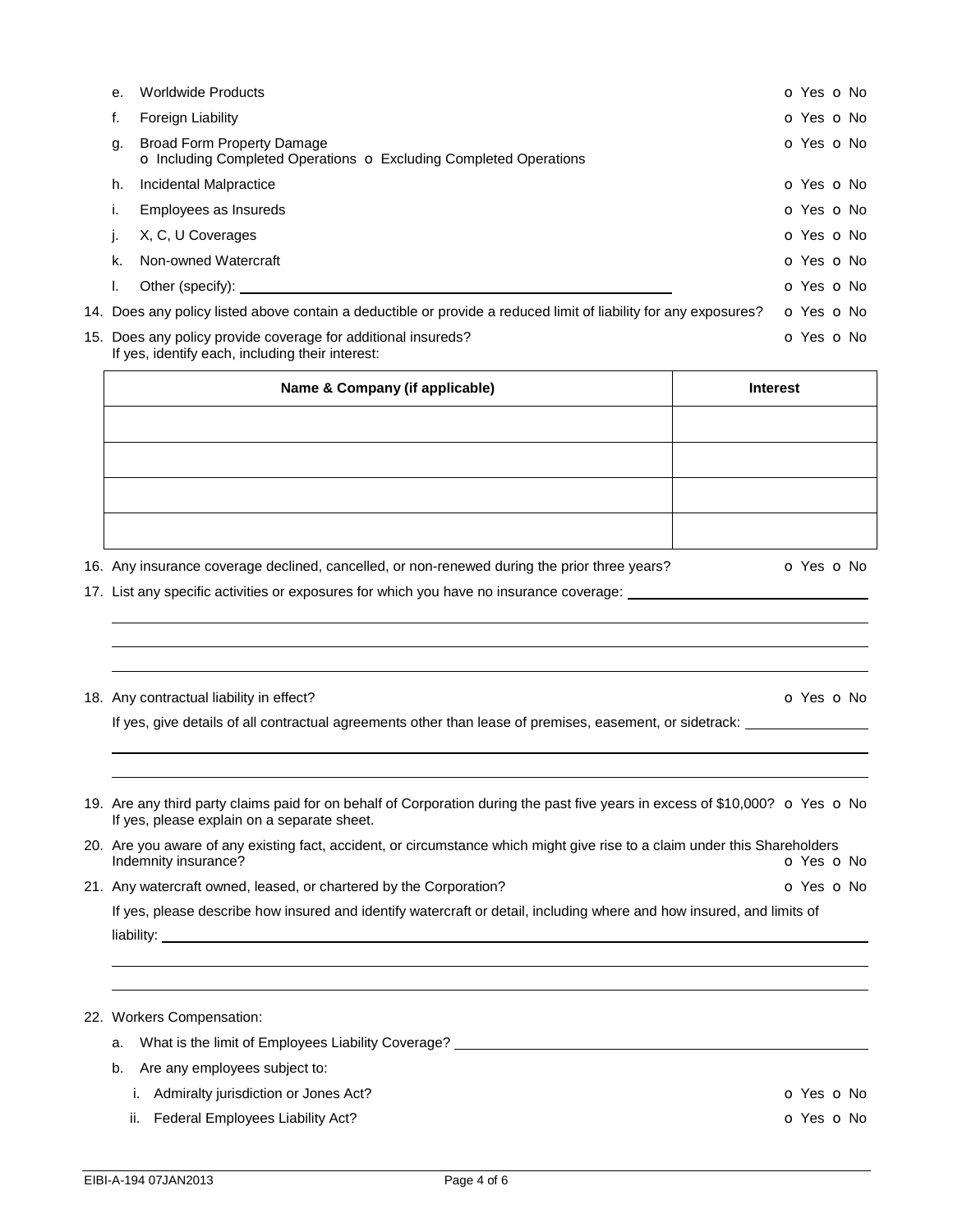| iv. Foreign Employees Liability?<br>If yes to any of these, please provide annual payrolls.                                                                                                                                                                                                                                                                                 | o Yes o No |
|-----------------------------------------------------------------------------------------------------------------------------------------------------------------------------------------------------------------------------------------------------------------------------------------------------------------------------------------------------------------------------|------------|
| 23. Does your company own, operate, or maintain under any contact or agreements a railroad or railroad tack spur?                                                                                                                                                                                                                                                           |            |
|                                                                                                                                                                                                                                                                                                                                                                             | o Yes o No |
|                                                                                                                                                                                                                                                                                                                                                                             |            |
| 24. List all aircraft owned, leased, or chartered. If none, so state. Include make, model, number of engines, and passenger<br>capacity: expansion of the contract of the contract of the contract of the contract of the contract of the contract of the contract of the contract of the contract of the contract of the contract of the contract of the con               |            |
| 25. Does applicant expect to purchase, lease, charter, rent, or borrow any aircraft during the next 12 months? $\bullet$ Yes $\bullet$ No<br>If yes, explain: the same state of the state of the state of the state of the state of the state of the state of the state of the state of the state of the state of the state of the state of the state of the state of the s |            |

iii. Federal Longshoreman and Harbour Workers Act? **o Containers Active Active Active Active Active Active Active** 

26. Is aircraft used for other than non-commercial transportation of people? **o Solution** of Yes **o** No

If yes, please explain:

֦

## **REPRESENTATIONS AND WARRANTIES**

The "Applicant" is the party to be named as the "Insured" in any insuring contract if issued. By signing this Application, the Applicant for insurance hereby represents and warrants that the information provided in the Application, together with all supplemental information and documents provided in conjunction with the Application, is true, correct, inclusive of all relevant and material information necessary for the Insurer to accurately and completely assess the Application, and is not misleading in any way. The Applicant further represents that the Applicant understands and agrees as follows: (i) the Insurer can and will rely upon the Application and supplemental information provided by the Applicant, and any other relevant information, to assess the Applicant's request for insurance coverage and to quote and potentially bind, price, and provide coverage; (ii) the Application and all supplemental information and documents provided in conjunction with the Application are warranties that will become a part of any coverage contract that may be issued; (iii) the submission of an Application or the payment of any premium does not obligate the Insurer to quote, bind, or provide insurance coverage; and (iv) in the event the Applicant has or does provide any false, misleading, or incomplete information in conjunction with the Application, any coverage provided will be deemed void from initial issuance.

The Applicant hereby authorizes the Insurer and its agents to gather any additional information the Insurer deems necessary to process the Application for quoting, binding, pricing, and providing insurance coverage including, but not limited to, gathering information from federal, state, and industry regulatory authorities, insurers, creditors, customers, financial institutions, and credit rating agencies. The Insurer has no obligation to gather any information nor verify any information received from the Applicant or any other person or entity. The Applicant expressly authorizes the release of information regarding the Applicant's losses, financial information, or any regulatory compliance issues to this Insurer in conjunction with consideration of the Application.

The Applicant further represents that the Applicant understands and agrees the Insurer may: (i) present a quote with a Sublimit of insurance for certain exposures, (ii) quote certain coverages with certain activities, events, services, or waivers excluded from the quote, and (iii) offer several optional quotes for consideration by the Applicant for insurance coverage. In the event coverage is offered, such coverage will not become effective until the Insurer's accounting office receives the required premium payment.

The Applicant agrees that the Insurer and any party from whom the Insurer may request information in conjunction with the Application may treat the Applicant's facsimile signature on the Application as an original signature for all purposes.

The Applicant acknowledges that under any insuring contract issued, the following provisions will apply:

1. A single Claim, or the accumulation of more than one Claim during the Policy Period, may cause the per Claim Limit and/or the annual aggregate maximum Limit of Insurance to be exhausted, at which time the Insured will have no further benefits under the Policy.